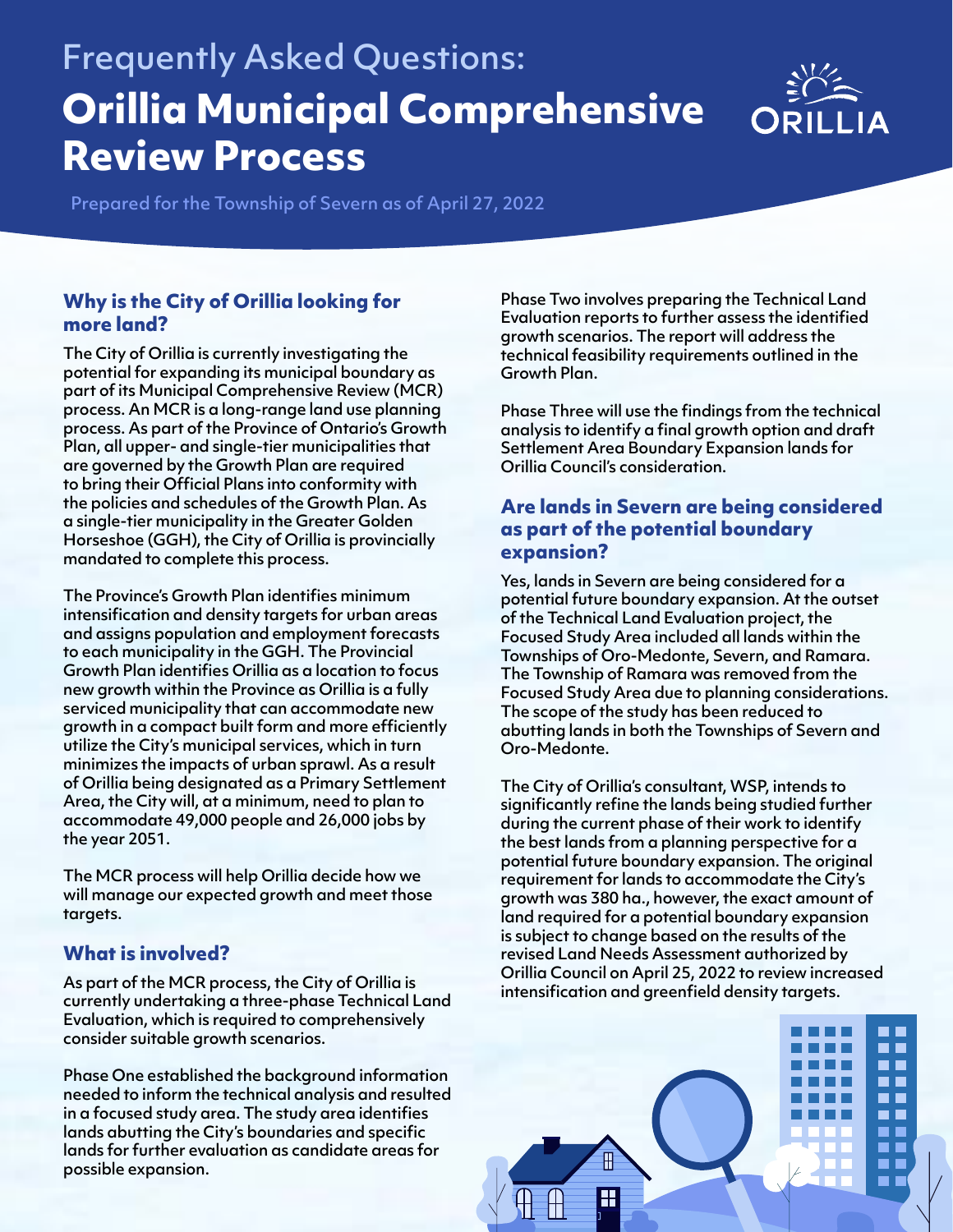#### **How have residents in the affected lands been informed of this potential expansion?**

The City of Orillia has been sharing information with the Townships of Severn and Oro-Medonte. Orillia also held a Kick-Off Virtual Public Open House Presentation at the start of the Technical Land Evaluation, which was communicated to respective stakeholders.

In addition, the City of Orillia has communicated the steps of the MCR process through news releases, social media posts, the Weekly Bulletin in Orillia Today, emails to stakeholders, a dedicated project webpage at orillia.ca/MCR, and an email mailing list open for public registration.

Before any decisions are made by Orillia Council in 2023, further public and stakeholder consultation will take place, including opportunities to provide input and feedback on the preliminary results of the Technical Land Evaluation.

To learn more about the process and to sign up for updates, please visit [orillia.ca/MCR.](http://orillia.ca/MCR.)

#### **Is the Township of Severn participating and what can Severn residents do to become involved?**

Orillia is seeking input from any residents who may have an interest in its MCR process, including those from the surrounding townships, such as the Township of Severn. The City of Orillia continues to share information with the Township of Severn and provide updates on the project progress.

Before any decisions are made by Orillia Council in 2023, further public and stakeholder consultation will take place, including opportunities to provide input and feedback on the preliminary results of the Technical Land Evaluation, which will recommend lands for a potential boundary expansion.

For more information about how to participate in the City of Orillia's MCR process and to sign up for updates, please visit [orillia.ca/MCR](http://orillia.ca/MCR).

### **I am a Severn resident concerned about the environment and natural features in Orillia that extend into Severn. How will these be protected?**

The screening criteria set out in the Provincial Growth Plan states that significant natural heritage features and areas and prime agricultural lands should be avoided, but it does not necessarily exclude these lands from future development. However, if these resources were to be included in a potential future boundary expansion, then impacts to these resources would need to be studied and impacts minimized. An Agricultural Impact Assessment would need to be completed to minimize the negative impact on the agricultural system and an Environmental Impact Study would need to be completed to ensure no negative impact on any significant natural heritage feature or area. The current City of Orillia Official Plan was approved by the Province. Orillia's Official Plan and the Provincial Policy Statement (PPS) set out policies for the protection of natural heritage features and their ecological functions identified within the City's limits.

The intent of these protective measures within the City limits is to also ensure development does not impact the protection of natural heritage features that extend downstream and beyond municipal boundaries.

### **When will we know what lands Orillia needs and how long will it take?**

With Council's recent decision (April 25, 2022) to direct staff to study the implications that higher intensification and designated greenfield density targets might have on a future boundary expansion and to the existing urban fabric of the City, the timeline for completion of the City's planning study for a potential future boundary expansion is expected to be completed in 2023. Please see the anticipated project timeline.

Before any decisions are made by Orillia Council, further public and stakeholder consultation will take place, including opportunities to provide input and feedback on the preliminary results of the Technical Land Evaluation.

 $\blacksquare$ 

To learn more about the process and to sign up for updates, including public consultation opportunities, please visit [orillia.ca/MCR.](http://orillia.ca/MCR.)